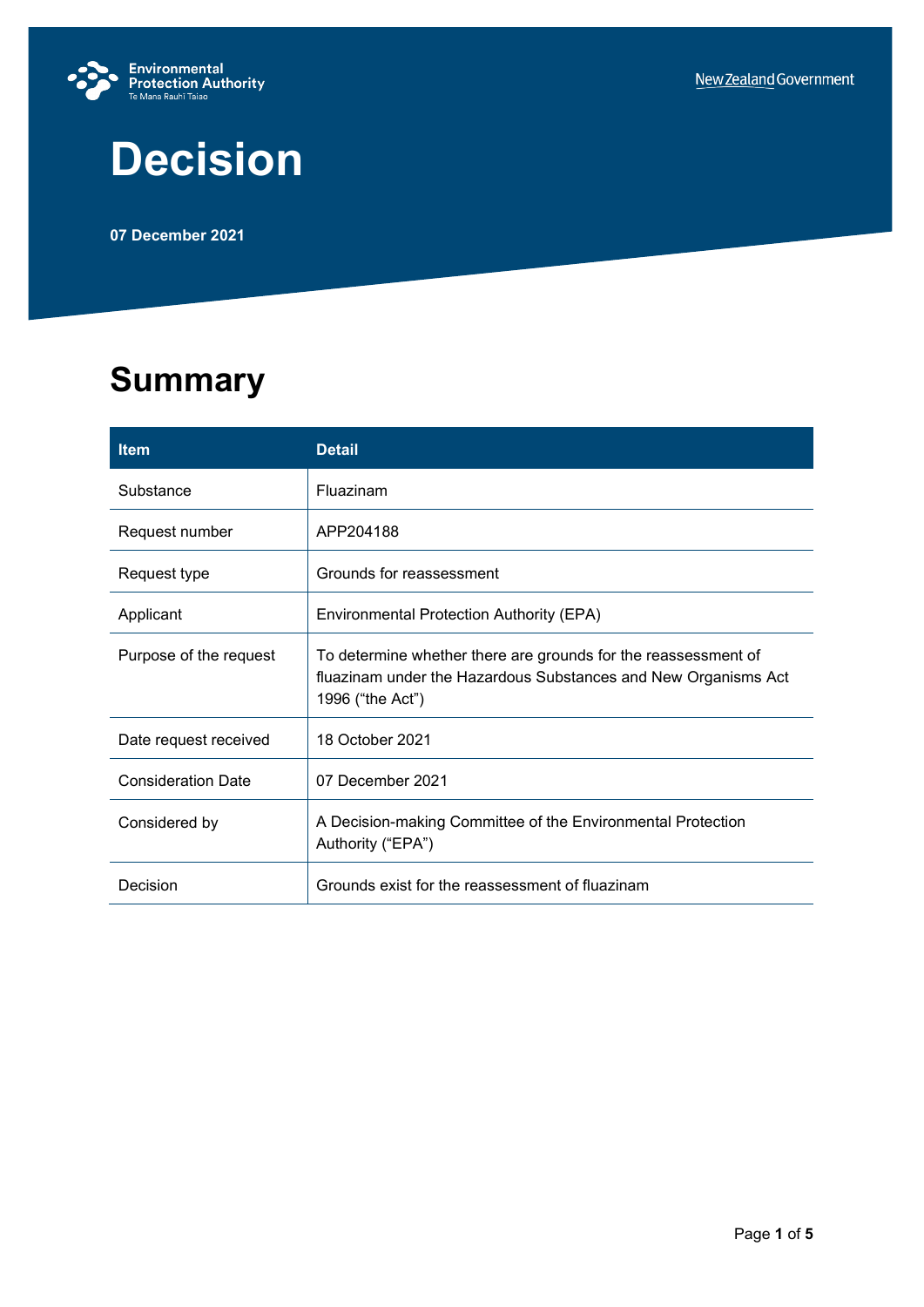## **1. Background**

- 1.1. The hazardous substance, fluazinam ("the substance") was transferred into the Hazardous Substances and New Organisms Act (the Act) under the Hazardous Substances (Chemicals) Transfer Notice 2006. It has the HSNO approval number HSR002852.
- 1.2. The approval for fluazinam was reissued under clause 4 of Schedule 7 of the HSNO Act on 30 April 2021 to reflect New Zealand's adoption of the GHS system of hazard classifications.
- 1.3. Fluazinam is a fungicide active ingredient used in the production of fruit and vegetable crops, for the control of a wide range of diseases mainly in grapes, vegetable brassicas, potatoes, field tomatoes and onions.
- 1.4. Details of all currently approved substances containing fluazinam are listed in Table 1 below. Any future reassessment application will include full details of the scope of the reassessment and substances included in the reassessment.

| <b>Active</b><br>Ingredient   | <b>Substance name</b>                                         | <b>Approval</b><br>number | <b>ACVM registered products and</b><br>registration number                      |
|-------------------------------|---------------------------------------------------------------|---------------------------|---------------------------------------------------------------------------------|
| Fluazinam                     | Suspension<br>concentrate<br>containing 500<br>g/kg fluazinam | HSR000500                 | Shirlan (P003504)                                                               |
|                               | Gem fungicide                                                 | HSR007763                 | Gem fungicide (P007673),<br>Nando (P007980)                                     |
|                               | Ohayo                                                         | HSR100383                 | Ohayo 500 SC (P008151), Preguard<br>(P008789), Agpro Fluazinam 500<br>(P009049) |
|                               | Resolve                                                       | HSR100514                 | Pinnacle (P007697),<br>Curalan (P008299)                                        |
|                               | Flick 500 SC<br>Fungicide                                     | <b>HSR100977</b>          | Flick 500 SC Fungicide (P009037)                                                |
|                               | Flufixer                                                      | HSR101200                 | <b>Flufixer (P009540)</b>                                                       |
| Fluazinam and<br>fludoxonil   | <b>TNL 2903</b>                                               | HSR100629                 | Nexus (P008558), Florid (P009160),<br>Nexigro (P009573)                         |
| Fluazinam and<br>pyrimethanil | <b>TNL3015</b>                                                | HSR100838                 | Apex (P009012)                                                                  |

#### **Table 1: Fluazinam-containing substances**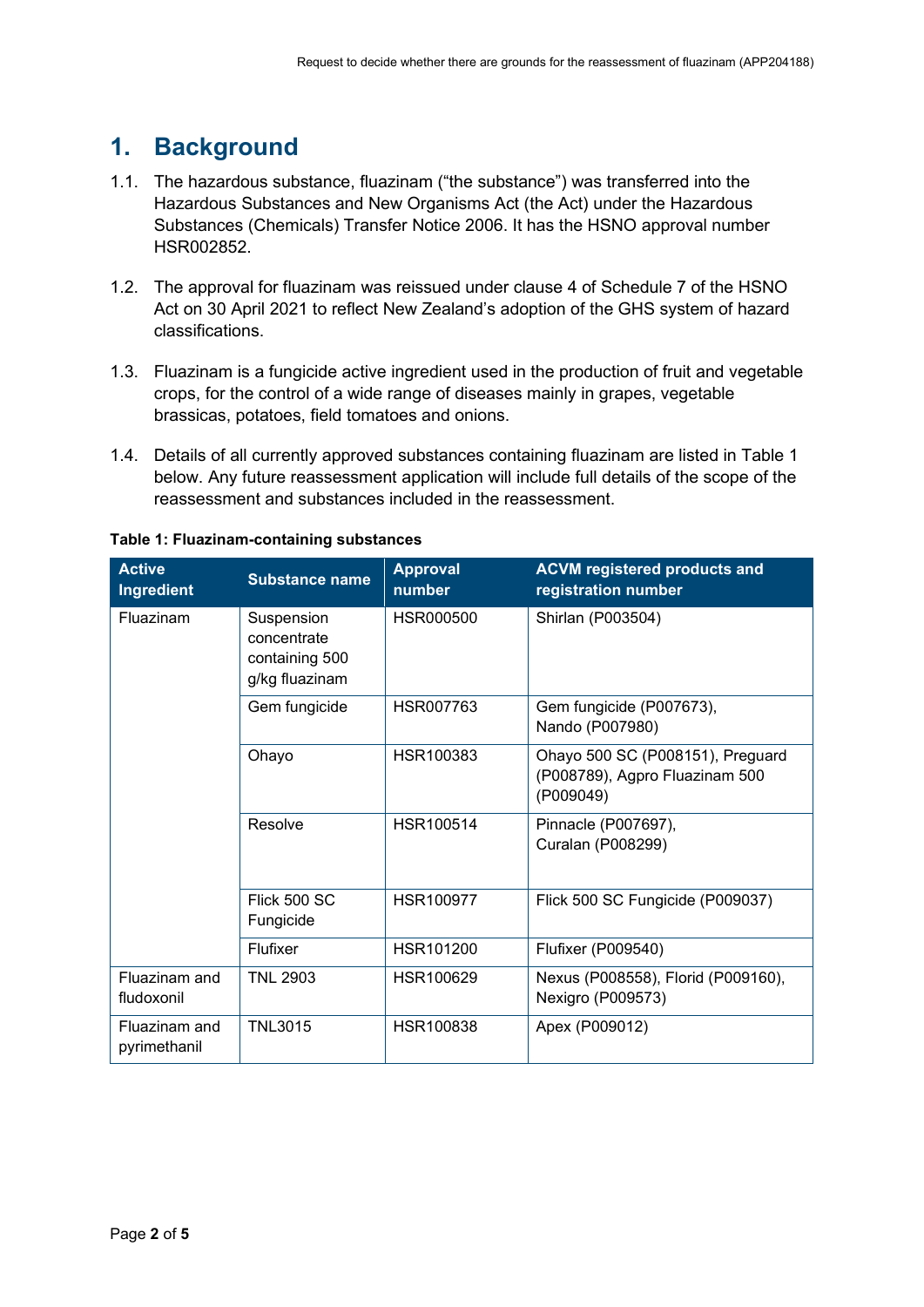- 1.5. The substance is classified as follows:
	- acute inhalation toxicity Category 2
	- serious eve damage Category 1
	- skin sensitisation Category 1
	- reproductive toxicity Category 2
	- specific target organ toxicity repeated exposure Category 2
	- hazardous to aquatic environment acute Category 1
	- hazardous to the aquatic environment chronic Category 1
	- hazardous to terrestrial vertebrates
- 1.6. The controls that apply to the substance include default controls applicable to a substance having these hazard classifications, as well as a number of additional or varied controls.
- 1.7. The Environmental Protection Authority (EPA) ("the applicant") has applied for grounds to reassess fluazinam. The purpose of this request is to decide whether there are grounds for reassessment of the substance.

## **2. Request process**

- 2.1. The request was formally received by the EPA on 18 October 2021 and the information supplied evaluated by EPA staff.
- 2.2. The request was considered on 07 December 2021 by a Decision-making Committee ("the Committee") of the EPA

### **3. Legislative criteria**

3.1. The Act specifies a number of factors that the EPA has to take into account when considering whether grounds exist for a reassessment. At least one of these factors must be present before the EPA can use its discretion to determine whether there are grounds for a reassessment.

#### **Significant new information relating to the effects of the substance has become available (section 62(2)(a))**

- 3.2. The applicant, the EPA, has provided information about the risks associated with the use of fluazinam containing substances.
- 3.3. The information provided includes recent overseas regulators reports that highlight the actions they took. The reports and descriptions of what they contain is below:
	- Rotterdam convention. (December 2010). PIC Circular XXXII.
	- Pest Management Regulatory Agency (PMRA), Canada. (2016). Special review decision
	- The European Food Safety Authority (EFSA). (2019). Draft renewal assessment report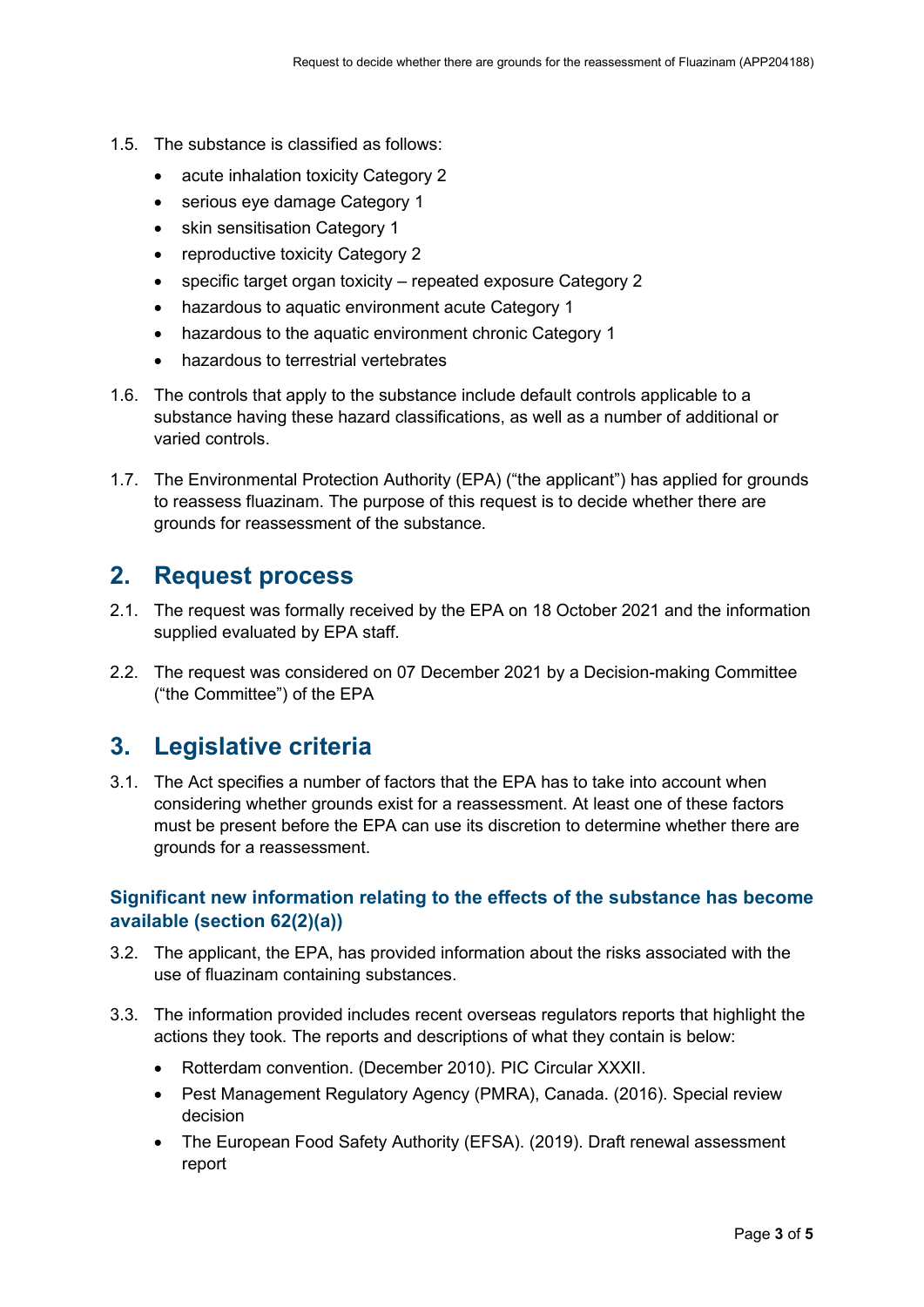- 3.4. The Rotterdam convention. (December 2010) PIC Circular XXXII includes a summary of Norway's decision to prohibit all uses of fluazinam.
- 3.5. The special review decision report by Pest Management Regulatory Agency (PMRA) contains information related to the special review of fluazinam that was initiated in Canada following the Norwegian prohibition. This decision allowed the continued use of fluazinam in Canada subject to mitigation measures.
- 3.6. The Draft renewal assessment report was published in 2019 by the European Food Safety Authority (EFSA) to evaluate renewal of fluazinam in Europe. This report includes summaries of new study data which would support various changes to the hazard classifications of fluazinam and fluazinam-containing substances in any future reassessment in New Zealand.
- 3.7. The Committee noted that the information supplied was published by overseas regulators since the year 2010 and was therefore not available during the initial approval of the substance. Therefore, the Committee considered it to be "new" information.
- 3.8. The EPA has highlighted new information regarding risks to human health and the environment. These risks were identified during the processing of a recent application for a new fluazinam-containing substance (which did not proceed to a formal decision).
- 3.9. The Committee considered the new information on human health and environmental risks to be "significant" as it is relevant to the currently approved fluazinam-containing substances in New Zealand, and it indicates that additional controls may be necessary to mitigate the risks associated with their use. This would be evaluated most appropriately in a future reassessment to ensure the risks to human health and the environment from the existing uses are mitigated to the appropriate level.

#### **A change in controls under the Health and Safety at Work Act 2015 (section 62(2)(aa))**

3.10. This factor is not relevant to this request

#### **Another substance with similar or improved beneficial effects and reduced adverse effects has become available (section 62(2)(b))**

3.11. This factor is not relevant to this request

#### **Information showing a significant change of use, or a significant change in the quantity manufactured, imported, or developed has become available (section 62(2)(c))**

3.12. This factor is not relevant to this request.

#### **Other reasons for requesting a reassessment under section 62(2)**

3.13. This factor is not relevant to this request.